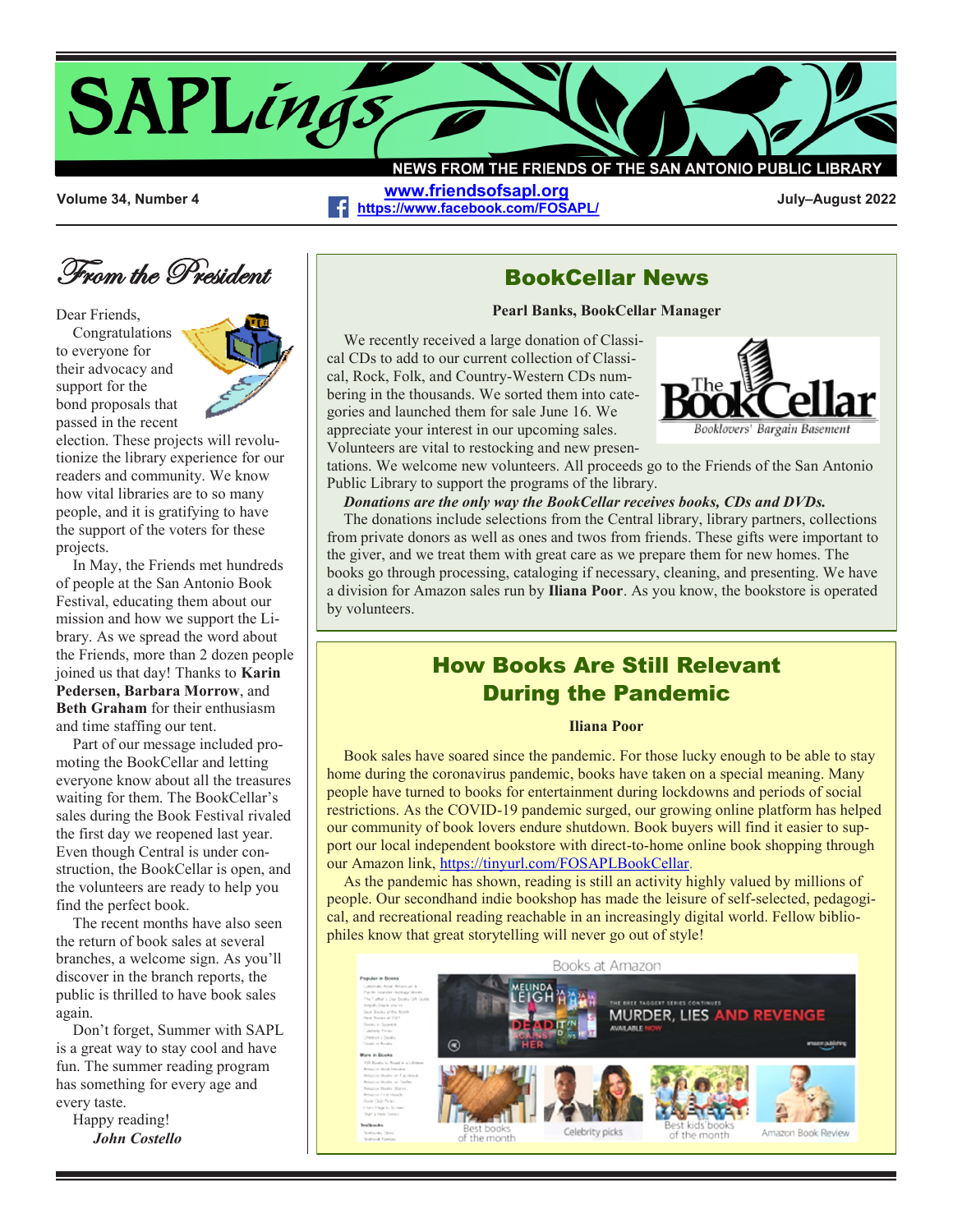

Greetings Friends,

 We're only a few weeks into the official summer season, although the early South Texas heat this year makes it seem like much longer since springtime ended. Late this spring came the in-person return of two highly regarded

programs. The 10th annual San Antonio Book Festival returned to Central Library on May 21. Then May 28 saw the return of Pop Madness® to Igo Branch Library. Both events were well received and quite successful by all accounts.

These programs represent careful progress by SAPL and our partners to evolve our service model and prepare for the next phase of the pandemic. We continue to work tirelessly to create an environment where our patrons and staff feel safe in our spaces.

With the heat of the summer comes the San Antonio Public Library's annual Summer Reading Program. Summer with SAPL began June 1 and is in full swing through July 31. The schedule is full of programs, activities, and reading initiatives for all age groups. I invite each of you to take part by visiting any of our locations to register. Visit <guides.mysapl.org/summer> to see how you can get started on your summer reading goals today.

As always, I'm so grateful to each of you for your dedication to the San Antonio Public Library. Thank you and I wish you a pleasant summer.

Respectfully, *Ramiro S. Salazar*

## **Summer With SAPL!**

It's that time of year! Are you ready for summer? San Antonio Public Library is planning loads of programs, activities, and events for kids, teens, and adults for added fun throughout the summer months. Join us beginning June 1 for Summer With SAPL! Visit <guides.mysapl.org/summer> to learn more.



#### **Brook Hollow**

We welcomed two new members to our branch Friends at our June meeting, bringing our membership total to 76!

Saturday, July 23, 10−4, is our Back-to-School mini-sale. It will be in the meeting room and will feature lots of children's books, classics, reference books, study guides, workbooks, and history books. Tell all your friends and families, especially teachers, about the great bargains to be had, most of them for only \$1.

Saturday, Aug. 27, 11 a.m., is our next Friends meeting.

Saturday, Sept. 24, 10−4, we'll have a huge, sell-everything-we-have-in-our-storage-space sale of books, CDs, DVDs, and games. We'll need lots of

> *Branch Leaves cont on p 4 of PDF on [friendsofsapl.org.](http://www.friendsofsapl.org)*

### **2022 FOSAPL Board Meetings**

*All meetings start at 2 p.m.*

When held in person, meetings will be in the meeting rooms of the branches noted below.

July 17 Igo September 18 Parman November 20 Forest Hills

# *Donations & Memorials*

**Sheila Figueroa**

#### *Donations*

Sylvia Zamarripa

| In Memory of           | $b\nu$           |
|------------------------|------------------|
| Charles Bowden, M.D.   | Nancy Gandara    |
| Virginia Bowden, Ph.D. | Nancy Gandara    |
| Alice Kersnowski       | Carol Reposa     |
| Jose Martinez          | Sylvia Zamarripa |
| Rowena Rodgers         | Nancy Gandara    |
| <b>Tod Smutz</b>       | Suki Smutz       |
| Craig Zapatos          | Nancy Gandara    |
|                        |                  |



inaugurated March 23, 1964, pro-

mote public use of the San Antonio Public Library and appreciation of its value as a cultural and educational asset to the community and encourage the extension and improvement of its services.

#### **BOARD OF DIRECTORS**

|                   | John Costello President       |
|-------------------|-------------------------------|
|                   | Nancy Gandara  Vice President |
|                   | Karin Pedersen  Secretary     |
|                   | Barbara Morrow  Treasurer     |
|                   | Beth Graham Immediate         |
|                   | <b>Past Pres</b>              |
| <b>MEMBERSHIP</b> |                               |
|                   | SECRETARY  Open               |

#### **BOARD MEMBERS**

#### **2021–2023 Term:**

Elena Brickman • Monica Brite • Don Castellano-Hoyt • Kim Cauthon • Barbara-Chavez • Linda Cheatum • Tony Moore • Ann Springer • Betty Walters • Jill Zimmerman

#### **2022–2024 Term:**

Paula Allen • Marcie Anguiano • Kathy Bee • Julia Castellano-Hoyt • Katie Ferrier • Teresa Kilmer • Pat Mendiola • Edward Moreno • Napoleon "Eddie" Patino

#### *SAPLINGS*

Managing Editor …..Alana Woods

Newsletter is published every two months and can also be seen at [www.friendsofsapl.org.](http://www.friendsofsapl.org)

Deadlines for submitting articles and photos are February 5, April 5, June 5, August 5, October 5, and December 5.

Submittals should be a simple text or a Word file with photos as large as possible emailed to saplingseditor@gmail.com.

Article contributions for the newsletter are always welcome!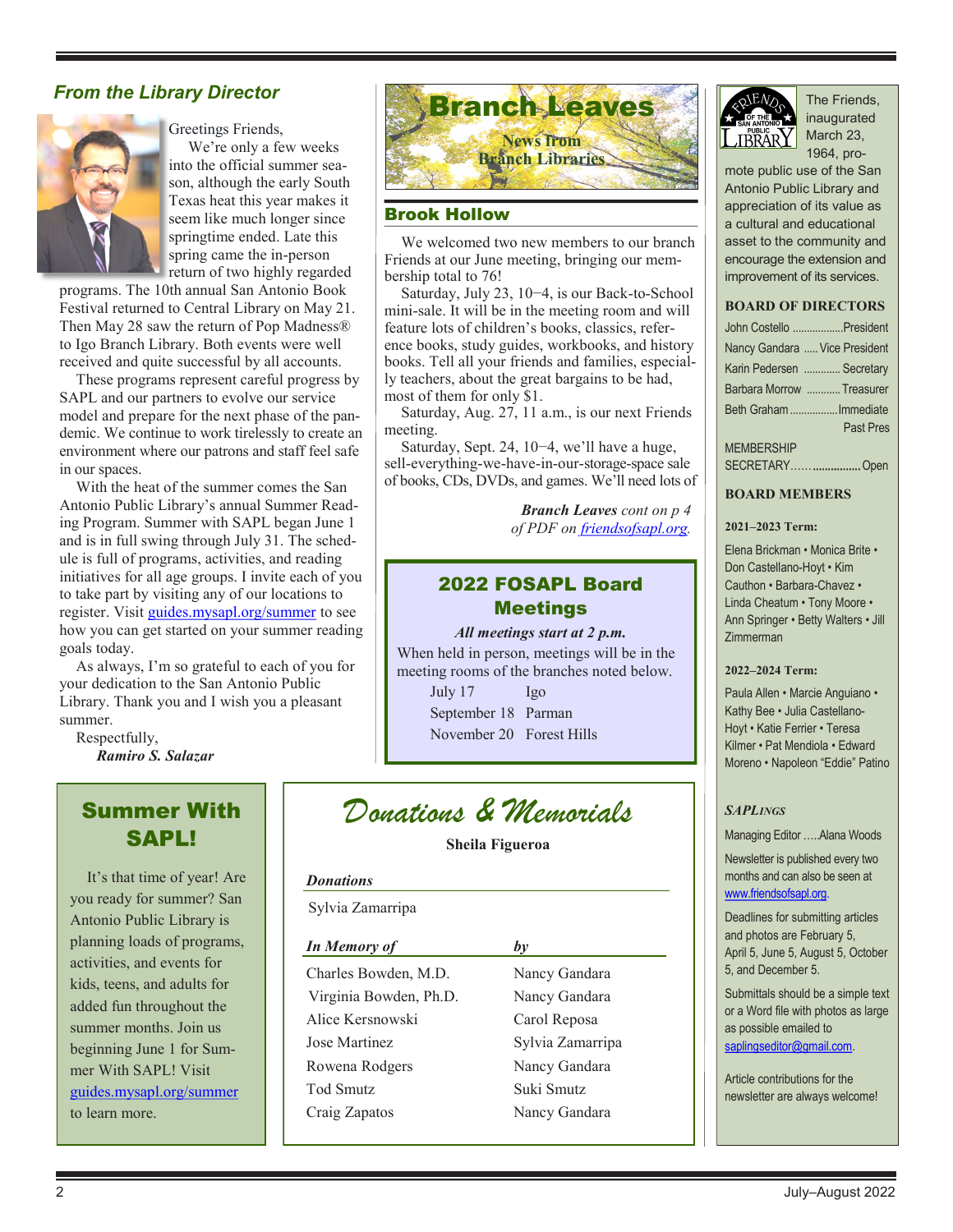### **Friends of the San Antonio Public Library Minutes**

Sunday, May 22, 2022 • Zoom • 2 p.m. *Submitted by Karin Pedersen*

*Call to Order* by President **John Costello**, at 2:01 p.m.

*Roll Call* by Secretary **Karin Pedersen**. A quorum was present.

*Members in attendance:* **Don** and **Julia Castellano-Hoyt, Elena Brickman, Jill Zimmerman, Kathy Bee, Kim Cauthon, Linda Cheatum, Marcie Anguiano, Eddie Patino, Pat Mendiola, Paula Allen**, and **Tony Moore**. Guests included **Pat Bjornson, Becky Benesh, Norma Haro**, and **Josie Martinez**.

*Approval of Minutes as printed in* **SAPLings** *May/ June 2022 issue:* No corrections from the board. **Don Castellano-Hoyt** moved, and **Beth Graham** seconded the motion. All were in favor.

*President's Report* by **John Costello**

The Friends had a wonderful presence at the San Antonio Book Festival. We were joined by Friends from Las Palmas at our booth. Thanks to **Karin Pedersen, Barbara Morrow**, and **Beth Graham** for staffing the booth and educating so many people about the Friends and our mission.

A tremendous thank you to Nowcast for their generous donation of furniture to the Friends. With renovations starting on the 6th floor, Nowcast had to vacate their offices and gave us their surplus furniture.

The Little Libraries Project has been tabled by the Executive Committee.

The Executive Committee met with San Antonio Public Library Director **Ramiro Salazar** to discuss how to strengthen the relationship

between the Friends and the Library administration.

A candidate for Membership Secretary has been contacted and we are awaiting an acceptance from them.

Also discussed were potential fundraising events during the SAPL Summer Reading Program, highlighting children's programming to parents and a plan to sell BookCellar bags once restocked.

*Treasurer's Report* by **Barbara Morrow**. All financial records have been reviewed and will be filed for audit.

Kudos from **Don Castellano-Hoyt** and **Pat Mendiola** to **Barbara Morrow** for her efforts.

*Financial Records Review* by **Barbara Morrow**

The board discussed potential courses of action regarding the unclaimed bank deposits and reviewed the standing rules regarding unclaimed deposits.

A motion was presented to move the unclaimed 2021 funds to general fund and give the individual branches a one month notice for unclaimed 2022 funds from publication date of the next *SAPLings*. **Beth Graham** so moved, **Don Castellano-Hoyt** seconded, and the motion passed.

#### **Liaison Reports**

*Board of Trustees:*

**Juspreet Kaur** reported the city bond cycle has been completed, and the next meeting will be hybrid.

*Library Administration* member could not be in attendance. **John Castellano** noted multiple bonds have passed so improvements will be coming.

*BookCellar:* **Pearl Banks** gave her thanks to **Tony Moore** for the Apple gift card donation and to **Jessica Zurita** for support. The Book Festival was a wonderful event, and the BookCellar raised more than \$1,500 that day. The BookCellar filled requests from Las Palmas branch library and St. Philips Church and gave 1,200 children's books to Highland Hills Elementary School for their students' summer reading program.

The BookCellar recently received a large collection of music, and the June sale will be focused on media. Eleven new volunteers have recently joined the team. The Book-Cellar is open Thursday to Saturday, 11−4.

*Online Sales:* **Iliana Poor** was unable to attend. **Linda Cheatum** presented on her behalf and reported more than \$2,000 in sales last month. **Nancy Gandara** reported Iliana has also improved the shipping process.

*Membership Secretary:* Interim **Barbara Morrow** reported that as of May 11, there are 620 active members after 145 were purged due to non-renewal.

#### **Committee Reports**

*Financial Review Committee:* **Barbara Morrow** gave her report earlier in the meeting.

#### **Old Business**

*Consideration of Approval of the Financial Review Committee Report:* The committee, consisting of **Don Castellano-Hoyt**, **Julia Castellano-Hoyt**, **Pat Mendiola**, **Eddie Patino**, **Kim Cauthon**, and **Jill Zimmerman** met May 11, with each committee member having two months to review. A motion to accept the reports was moved by **Eddie Patino** and seconded by **Don Castellano-Hoyt**. There were no questions from the board, and all board members in attendance were in favor.

#### **New Business**

*Appoint Chair and Members of the Arts & Letters Committee:* Nominated are **Beth Graham, Emerson Stuckart, Anne Hohenberger, Beth Lowell**, and **Marcie Anguiano**. Chair is pending.

Adjournment moved by **Don Castellano-Hoyt** and seconded by **Beth Graham** at 2:51 p.m. All were in favor.

# **Have you tried the Sora app?**

Have you heard about the Sora app by Overdrive? San Antonio Public Library and OverDrive, SAPL's eBook provider, have joined forces to ensure that students have more access to resources than ever before. Students at participating schools now have complete access to ageappropriate items in SAPL's Digital Collection, whether or not they have a SAPL card. All students need are their school credentials to unlock the vast selection of digital material provided by SAPL. To see if your student's school is eligible, visit [soraapp.com.](https://soraapp.com/welcome)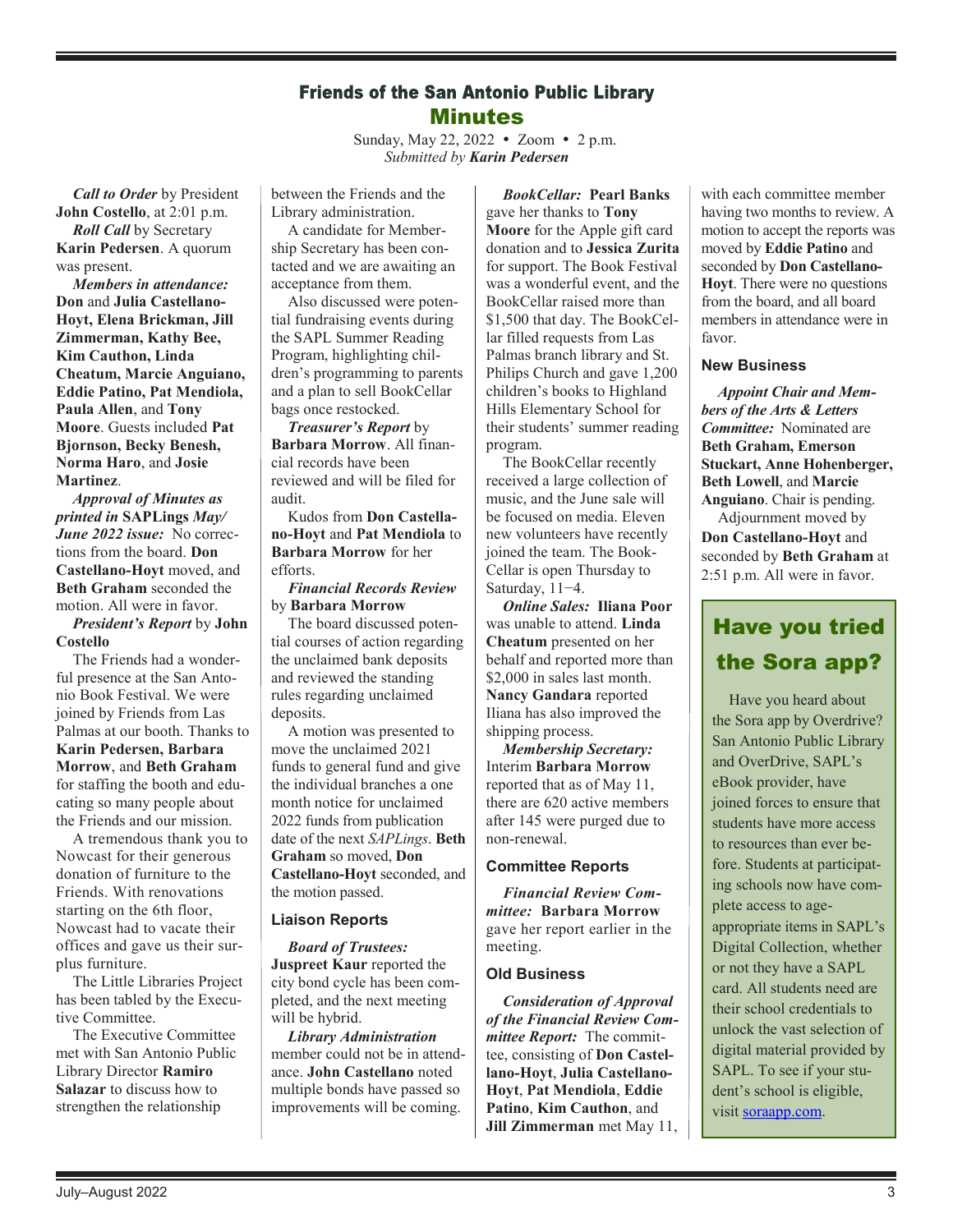#### **Branch Leaves**, from p 2.

help on Saturday and also on Friday and Sunday when we set up and then clean up.

Finally, Thursday, Sept. 29, we plan to have a Staff Appreciation/Get to Know You dinner. Before Covid, this was a yearly event, and both staff members and Friends enjoyed this time of food and fellowship. The place, time, and cost are yet to be determined, but put the date on your calendar now.

Don't forget to watch **Jeannette Davies**' "Noon Time Helping of Cooking" twice a month on Thursdays. Check the library web site for the link. *Pat Bjornson*

#### **Carver**

The Carver Branch Friends and community celebrated the 7th annual Pan-African Cultural Festival on May 14, with an estimated 300 people in attendance. This was a welcomed crowd as restrictions for the pandemic have lifted.

The celebration kicked off with the Pan-African conversation featuring **Dr. Marc Perry** of UTSA's Department of Race, Ethnicity, Gender and Sexuality Studies. Dr. Perry has conducted extensive research centering on the African Diaspora. Performers for this year's event included **Milton Wilson's** Sequential Drums, percussionist **T-Bow Gonzalez**, and a robust Capoeira demonstration led by **Michael Pleasants** of Capoeira Luanda. Fashions, jewelry, food, books, and more were offered to the revelers.

Carver Friends President **Kathy Bee** and Friend **Baba Aundar Ma'at** presented Branch Manager **DL Grant** with the "Thinking Man" statue for earning his PhD. We are grateful and proud to have this wonderful man as our branch manager. He cares about this community, and it shows.

Special guests in attendance included SAPL Director **Rami-** **ro Salazar**, Board Trustee **JoAnn Harris**, Public Service Administrator **Jacob Odland**, and Executive Director Assistant **Edward Mayberry**.

With Summer vacation approaching for our youngsters, **DL Grant**, Teen Librarian **Shannan Prukop**, and Children's Librarian **Lisa Ramirez** visited area schools in the Carver service area to promote San Antonio Public Library's Summer Reading Program. They enjoyed connecting with the students and sharing activities for them to get involved with during their summer break.

The Carver Friends, equally eager about this year's Summer Reading Program, voted to assume the cost of festive blue t-shirts promoting the program for all staff members. Thank you, Carver Friends!

*Angelia Hall Johnson*

#### **Encino**

The Friends of the Encino Library (FOEL) met April 24 and selected a new Vice President ̶ **Judith Dienst**.

The FOEL funds continue to support Encino activities through the purchase of gift cards. Snacks and drinks are provided for both Summer Sing Along movie series for kids and Teen Club Tuesdays

In May, the adult felt flowers program used the Cricut machine purchased by the Friends to make poppies, lavender, and carnations out of felt. Friends funding purchased children's mustaches for the mustache story time where all kids were invited to wear a sticker mustache and listen to silly mustache picture books.

In June and July the Friends supported multiple programs including both the adult/teen Retro Crafts series and Tweens Create (bead crafts, sand art crafts, and shrinky-dink crafts). June Children's Art Time used

spray bottles, purchased by FOEL, to make watercolor art. Other Children's Art time activities included clay sculptures (clay purchased by FOEL) and mini canvas art (canvases purchased by FOEL). The FOEL also purchased stickers for the Pirate Fish display for Summer Reading.

We at the FOEL are excited that all programming has restarted and are proud to be able to fund needed supplies. The next FOEL meeting will be August 8 at 6 p.m. *Carla Pomager*

#### **Igo**

The Igo Friends book sale will be Saturday, July 30, 10−5, and Sunday, July 31, 12−3. We will have a special sale on Sunday, July 31. This is always one of the best book sales of the year because it is a great opportunity for patrons to start a new author or genre.

In addition to the book sale, the Friends are sponsoring two wonderful events for children – Happy Tails Petting Zoo and Last Chance Forever. The love of animals tends to bring out the joy in all of us. The petting zoo brings different varieties of animals. Seeing the smiles upon so many faces keep us wanting to bring the petting zoo back to the library each year. Last Chance Forever takes care of injured birds; while the birds are mending Last Chance Forever displays them to organizations and teaches about the different habits of the birds – owls of many shapes and sizes, falcons, and hawks. This is very educational for all the participants.

The Igo Friends will purchase benches for the front of the library. The benches will be a nice addition to be used by all while visiting the library.

Come enjoy the fun July 30 and 31. Help support the Igo Friends in their efforts to raise

funds to help support the Igo Library. We hope to see many participants enjoying all of the planned activities this last weekend of July. *Al Rakus*

#### **Landa**

Seventy-five years ago, on April 1, 1947, the grand home of **Harry** and **Hannah Mansfeld Landa** was transformed and opened to the public as the Hannah Landa Memorial Branch Library. On April 2 of this year, the library held an activity-filled garden party for hundreds of guests who enjoyed commemorative speeches, children's and adults' activities, tours of the building, music and treats, and a pop-up book sale hosted by the Landa Friends. The Friends supported the celebration with funding for musicians and cupcakes.

The anniversary book sale raised \$1,158 for the library. On April 29 and 30, the Friends held our larger bi-annual book sale where we raised a little more than \$3,000. The Board purchased an inexpensive tablet and Square credit card reader to use at the book sales, and it has proved a very worthwhile investment! Sales at our book cart remain strong – in January 2022 we raised our book prices to \$2/hardback and \$1/ paperback and monthly sales have increase from \$100−\$135 to about \$250.

The Friends were happy to purchase t-shirts for each Landa staff member as they kicked off the Summer Reading Program, which is back after two years of pandemic interruptions!

*Mary Kay Bailey*

#### **Las Palmas**

The Friends book bags/totes fundraiser has gone well, and, of course, once pandemic restrictions eased and patrons

*Branch Leaves cont on p 5.*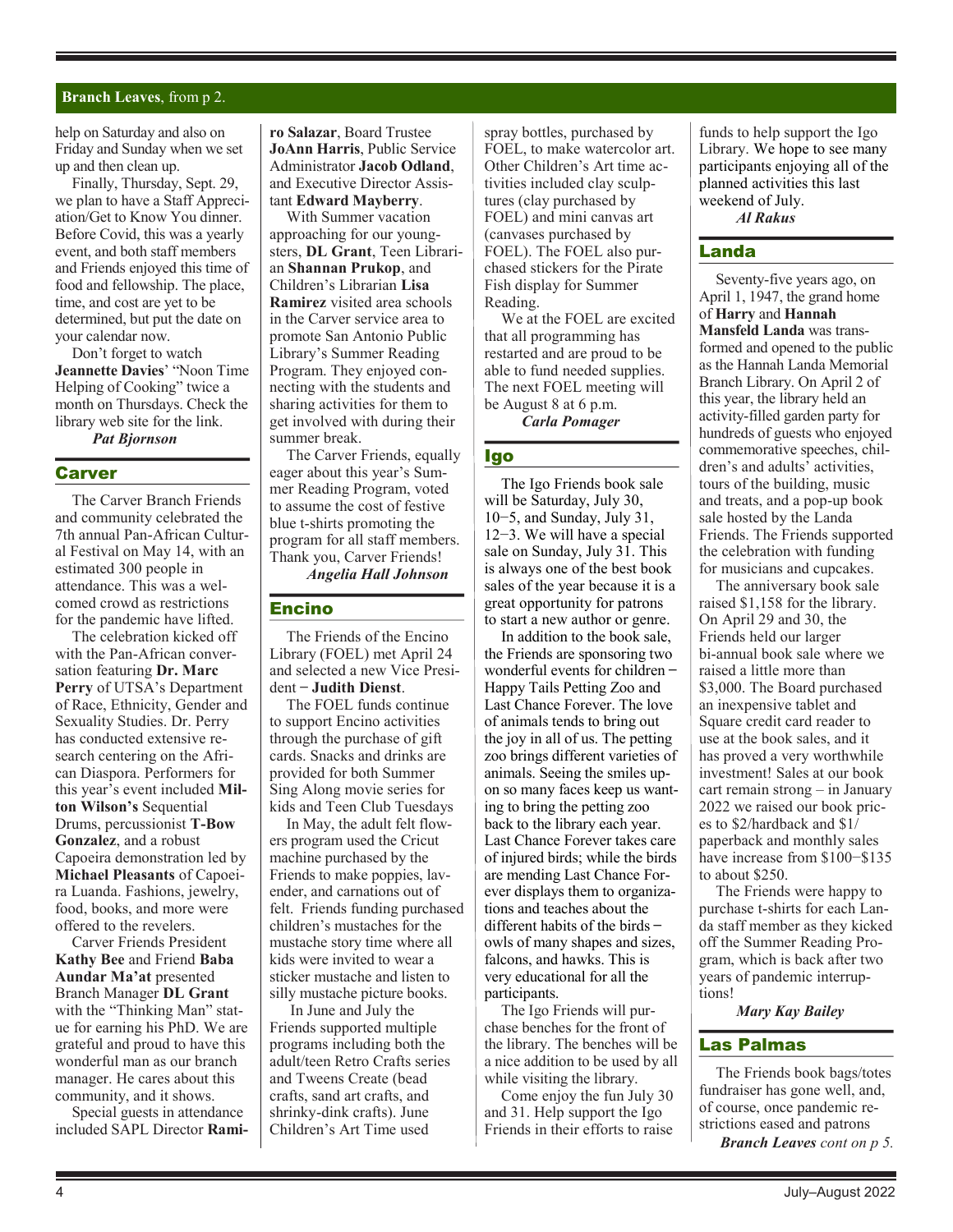#### **Branch Leaves**, from p 4.

came back in the Library, Book Cart sales continue to provide some income. Our group may consider another possible fundraiser before the library closes for renovation.

Yes, instead of starting in June (as reported previously), the Las Palmas Library's renovation under the City's 2017−22 Bond is now projected to start later this year. As a result, the Summer Reading Program had its kickoff on June 6. Our Friends group funded snacks and a program from All Things Balloon for this event and, after the Library's full calendar of planned Summer with SAPL activities, will also sponsor a face painting program that will add to the activities for the SRP closing, SummerFest, on July 25.

*Delia Ramirez Trimble*

#### **Mission**

Mission Library Community Garden had the first of four garden workshops on May 14. It was called "Pollinators in the Garden" and was attended by 17 gardeners to share how pollinators help a garden blossom and natural ways we can get rid of pests without harming the pollinators. The workshop was led by President **Terry Ybanez** and garden stewards **Sally Fierros** and **Defranco Sarabia**. Sally has been a garden steward at Mission Library Community Garden since 2017 and has nurtured our garden to produce vegetables, herbs, and flowers. After the sharing of information, Terry led an art make and take to create clay artwork that reflected on butterflies, bees and hummingbirds using a relief method on the clay's surface. Defranco has led a vertical garden project and is also a member of the Padre Park Food Forest. He also cares for the 9 fruit trees in our garden.

Our next workshop was on June 18. This workshop was

"Cooking in the Garden with Herbs." We learned how to use the herbs that we grow in a variety of ways  $-$  in salads, vegetables, and meats  $-$  and guests were able to taste what was cooked. The workshop also presented how to grow herbs in beds or pots and where to place particular herbs, in part shade or full sun. Our workshops are free, and everyone is welcome to attend. *Terry Ybanez*

# **Parman**

The Friends of Parman Library held a book sale on April 30, which was a great success in raising funds to help support our busy library. We also implemented an online (via QR code) payment option to our book nook, and it has been used many times. Giving an option to pay online for books is increasingly important as many people don't carry cash.

We donated 25 boxes of books to NEISD for their book sale, and our book closet has never looked better! The closet is so well organized that it makes stocking the book nook shelves and setting up a big book sale a breeze. Big thanks to **Leslie Cavil Burns** for all her hard work on this project!

We are excited to help with Parman's Summer Reading programming by supplying craft materials to decorate the library and flamingos for each summer reading participant. We are also providing funds for a Foam Party, Happy Tails Rodeo show and Petting Zoo, and an appearance by **Lucas Miller**, the Singing Zoologist. Finally, **Tom Kinsey** of Learn Nature will bring a "Wizard Animal" Show and Tell to the Parman Library this summer.

At our last meeting, **Carolyn Watson** resigned and **Ally Hamner** was elected Vice-President.

*Cory Taylor*

#### **Semmes**

Springtime ushers in a theme of rebirth and growth; both can be seen at Semmes Library. Despite many past efforts to repair the irrigation system for the inside gardens, the chronic issues that have kept the gardens from thriving have recently been corrected. The gardens are doing well! In the last *SAP-Lings* issue we welcomed Geno Becket, the resident reading gnome, for whom the Friends had provided passage to his new home. Word has gotten around and he now enjoys the company of woodland friends who appear to enjoy listening to Geno read stories to them. If library visitors want to chill and not disturb Geno and friends, the back garden provides a nice Zen environment. Thanks to Library Manager **Jorge Chavez** for his persistent passion for plants and the gardens and the Friends for facilitating the arrival of Geno, friends, and the Zen Garden accoutrements

Even though the summer is sure to bring very, very hot and dry days, we're looking forward to the second Plant Swap sometime in July. Semmes Library put on the first ever swap at the end of April. Friends and staff brought plants for this event. It was such a success that a second swap is planned for a day in July (date TBD). I missed the first swap but am busy splitting plants and potting "volunteers" for this next event. I'm looking forward to what I may find! Check the SAPL newsletter for the swap date.

The Semmes Friends book cart was a very good activity to undertake! We are grateful for the donation of quality books of interest to our library patrons that provide a steady income from cart sales while we build our inventory for the next book sale (date TBD).

*Christie Smith*

#### **Thousand Oaks**

Thousand Oaks Friends held our annual summer book sale on June 5, which had much better response than our December sale. We almost hit our pre-COVID average goal. We talked to many patrons about joining our Friends, and gave many of them the application envelope. One new applicant helped us with the packing up after our sale. Fingers crossed we get some additional responses. The Children's Librarian will be starting in-person programs soon, and we plan to be involved both financially and personally. Our May meeting was a luncheon at Pompeii restaurant where we made plans for the book sale. Our goal as always, will be to increase membership in our little Friends group.

*Pat Peak*

### **Tobin Library at Oakwell**

The Summer Reading Program is in full swing at Tobin Library at Oakwell! Thanks to the generosity of Tobin Friends, balloon art, a petting zoo, and snacks were provided for the Summer Reading kickoff on June 4.

Our Tobin Friends had a pop-up Book Sale that coincided with the kickoff, with generous book donations from community members. Thanks to Tobin Friends **Pat DePasquale**, **Karen Sebesta**, **Susan Durrett**, **Susan Jetton**, **Ruth Sagebiel**, and **Suki Smutz** who volunteered to make the sale a success, as well as library staff, who are always accommodating.

Weekly Teen Hang Out and Kids Time continue to be hosted by library staff throughout the summer, as well as the popular in-person Read-to-a-Dog program. Tobin Library at Oakwell is a fun place to visit this summer!

*Alethea Bugg*